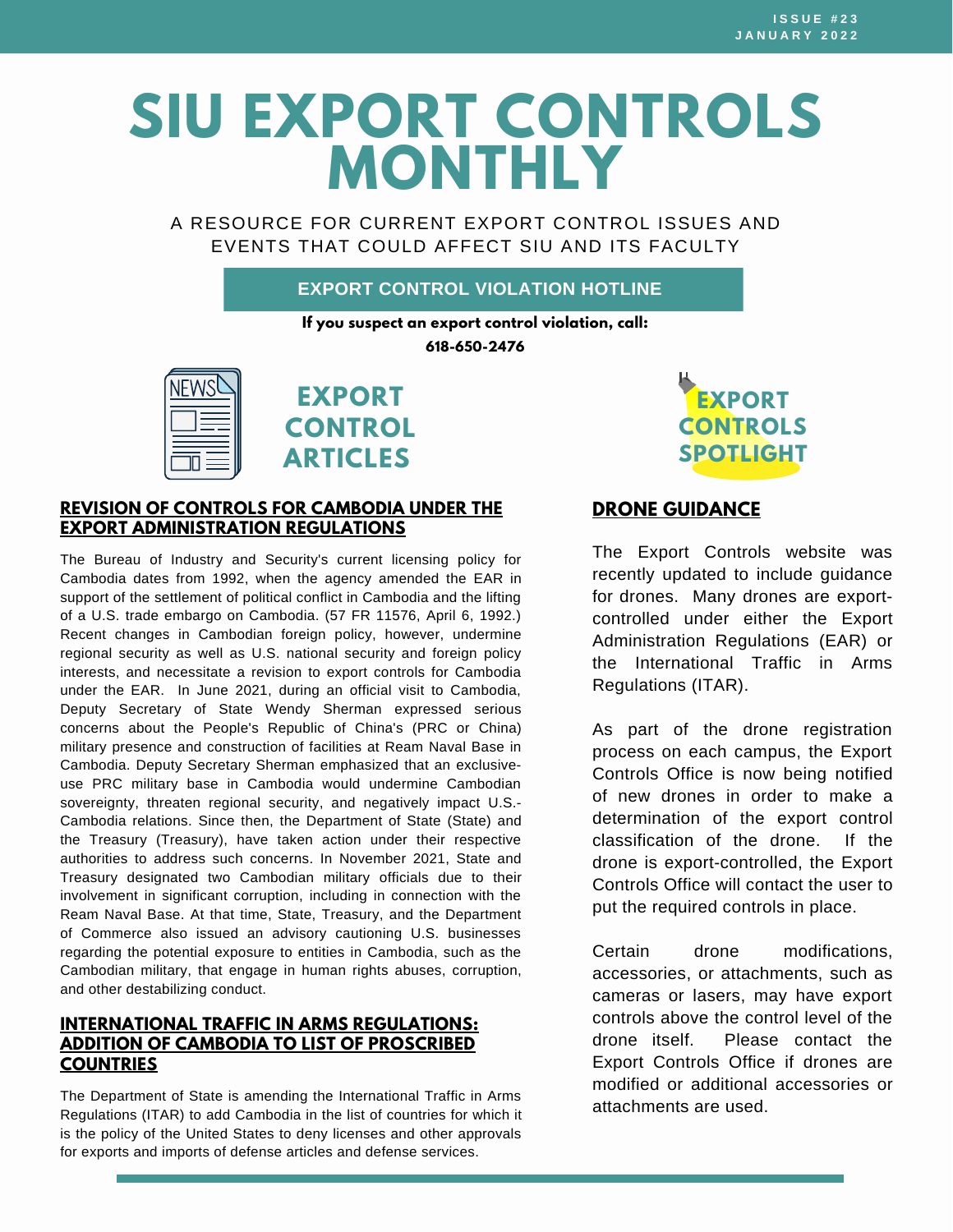# **"TALENT [PROGRAM"](https://siusystem.edu/academic-affairs/export-controls/foreign-talent-programs.shtml) FAQS**

#### **What is a foreign "TALENTS" program?**

Any foreign state sponsored attempt to acquire U.S.-funded scientific research through recruitment programs that target scientists, engineers, academics, researchers, and entrepreneurs of all nationalities working or educated in the United States.

These recruitment programs are often part of broader whole-of-government strategies to reduce costs associated with basic research while focusing investment on military development or dominance in emerging technology sectors. The Department of Energy issued an order on 7 July 2019 with fairly clear explanations of Talents programs DOE O [486.1.](https://www.directives.doe.gov/directives-documents/400-series/0486-1-border/@@images/file)

### **How does this affect SIU and me?**

Association with a Talents Program can lead to ineligibility to receive Federal funding for your research. Currently there is no due process to challenge such a determination or limit to the time interval over which it is imposed. Past associations may also be concerning to the US Government.

## **CHINA DEFENSE [UNIVERSITIES](https://unitracker.aspi.org.au/) TRACKER**

The Tracker is a tool created by ASPI's International Cyber Policy Centre to inform universities, governments and scholars as they engage with the entities from the People's Republic of China. It aims to build understanding of the expansion of militarycivil fusion—the Chinese government's policy of integrating military and civilian efforts—into the education sector. The Tracker should be used to inform due diligence of Chinese institutions.

## **[EQUIPMENT](https://www.bis.doc.gov/index.php/documents/regulations-docs/2329-commerce-control-list-index-3/file) USED IN RESEARCH**

If you use the following equipment/goods in your research or the below is your area of research, please call the Director of Export Controls at 618-650-2476.

**Radiation hardened sensors** ........ 6A002 **Radiation hardened TV cameras or lenses therefor** ........................... 6A203.d

**Radiation hardened TV cameras not specified in 6A203** ..................... 6A999.b

**Radiation transport calculations/ modeling, software for** .............. 0D999.b

| <b>Radiation</b> | sensors, | optical |
|------------------|----------|---------|
|                  |          |         |

**Radiation shielding windows** ....... 1A227

**Radio frequency monitoring equipment** ................................................... 5A001.f.4

**Radio frequency transmitting equipment** .................................................. 5A001.h.1

**Radio equipment** .......... 5A001.b.2, 3 or 4

**Radio equipment** .............. 5A991.b.6 or 7

**Radio relay communications equipment** ..................................................... 5A991.h

| Radio, | shortwave | technology |
|--------|-----------|------------|
|        |           |            |

**Radio systems development/production technology** .............................. 5E001.b.3

| Radiographic detection equipment |              |
|----------------------------------|--------------|
|                                  |              |
| Dediaaranhia aguinmant           | $\sqrt{101}$ |

**Radiographic equipment** ..............A101.b